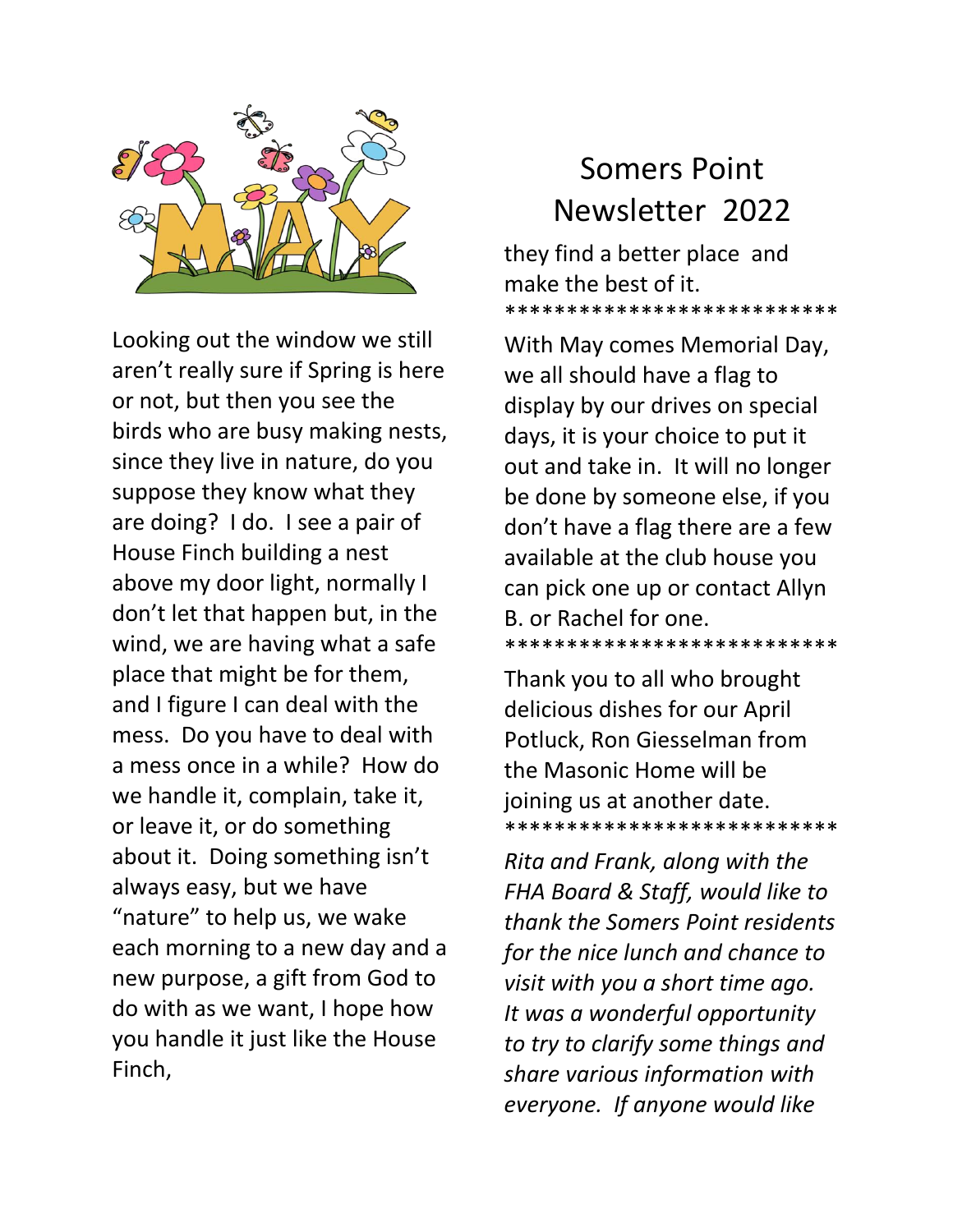*additional copies of the PowerPoint presentation that Rita gave out, feel free to call the Office and ask for them.*  \*\*\*\*\*\*\*\*\*\*\*\*\*\*\*\*\*\*\*\*\*\*\*\*\*\*

Our monthly meal will be held on May  $12<sup>th</sup>$  at 5 p.m. at the cost of \$2 per person, there is a signup sheet at the club house, deadline is May 6<sup>th</sup>. Mary Ann from the Eastern Nebraska Office on Aging will be our guest, she will share with us what services are available through them, most at no cost. \*\*\*\*\*\*\*\*\*\*\*\*\*\*\*\*\*\*\*\*\*\*\*\*\*\*\*

Dugan Mortuary has agreed to be our Bingo Partner. Wal Mart has discontinued that service for us, because of that, Dugan will not be providing Birthday cupcake at Birthday Bingo. So, if you are a Bingo person and feel you want to provide treats on any of the Fridays for Bingo, you may also sign up at the club house. We have a fun time. \*\*\*\*\*\*\*\*\*\*\*\*\*\*\*\*\*\*\*\*\*\*\*\*\*\*

Now that the weather is starting to improve, and more people are out and about, please remember to watch your speed while driving in and how you drive. Also, remind your family and

friends to be cautious, we are a little community, and want to stay safe. Watch out for delivery trucks especially. \*\*\*\*\*\*\*\*\*\*\*\*\*\*\*\*\*\*\*\*\*\*\*\*\*\*\*

Just a reminder from Rita when she was here, if they don't know what we need done or fixed, it can't happen. So, remember to contact Amanda with those work order requests, if you haven't had any results in 14 days contact her again. \*\*\*\*\*\*\*\*\*\*\*\*\*\*\*\*\*\*\*\*\*\*\*\*\*\*\*

We have been in contact with a window washing service, they are interested in giving our residents a bid, as they have a minimum charge, and would be willing to work with us, If you are interested, please stop and sign at the club house, the more who sign would possibly help with a reasonable bid, if you sign, be serious about being included. They do both exterior and interior. Please sign by Friday May 6<sup>th</sup> if interested. \*\*\*\*\*\*\*\*\*\*\*\*\*\*\*\*\*\*\*\*\*\*\*\*\*\*\*

Our May Birthdays are: Marilyn H.---14<sup>th</sup> Jane G.---------14th Connie M.------16<sup>th</sup>' Ann W.--------26<sup>th</sup> Allen B.-- 28th